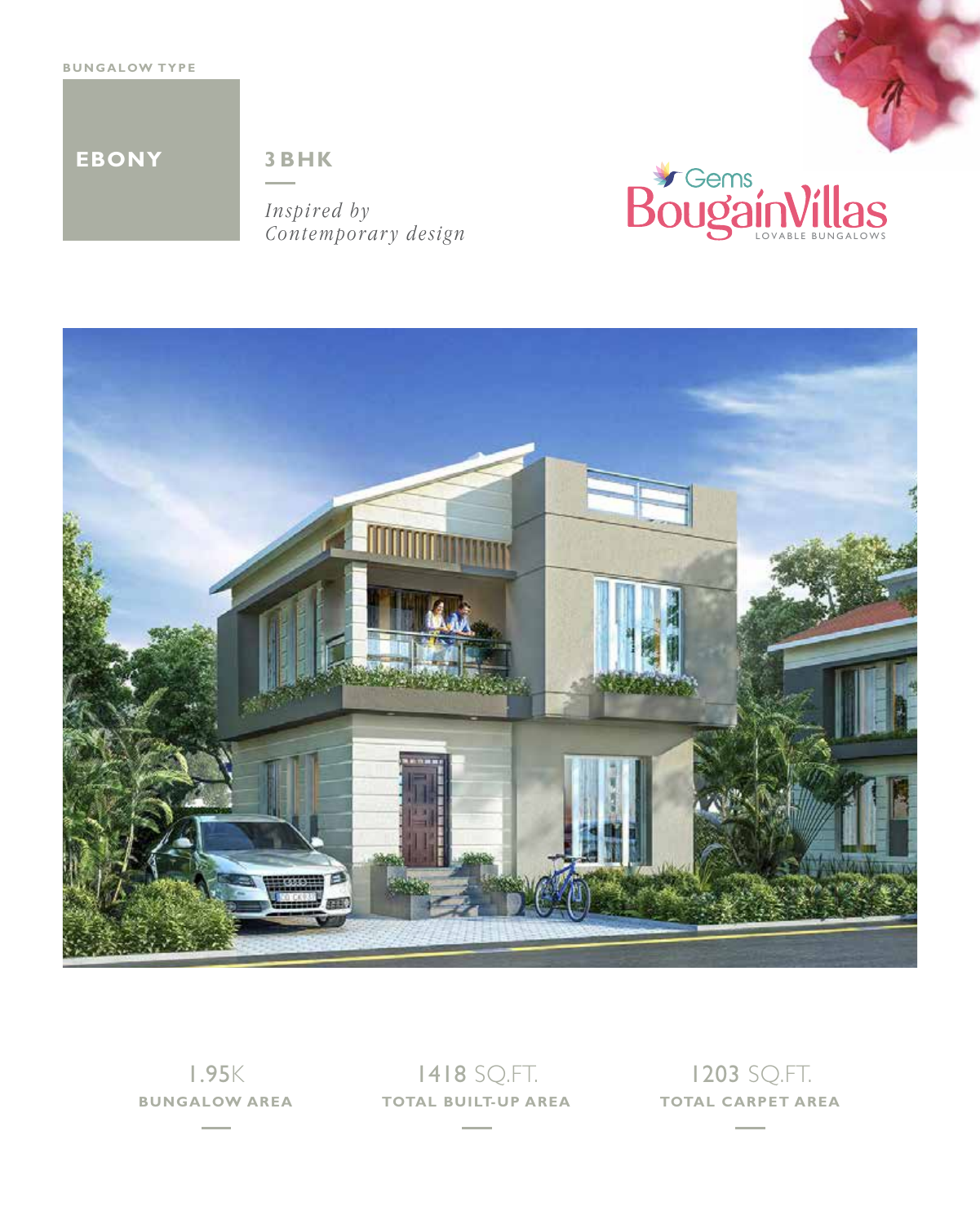



#### **GROUND FLOOR**

643 SQ.FT. **GR. FLOOR BUILT-UP AREA** **530 SQ.FT. GR. FLOOR CARPET AREA**

# 197 SQ.FT. **FRONT & SIDE**

**LAWN AREA**

265 SQ.FT. **BACKYARD LAWN AREA**

302 SQ.FT. **PARKING AREA**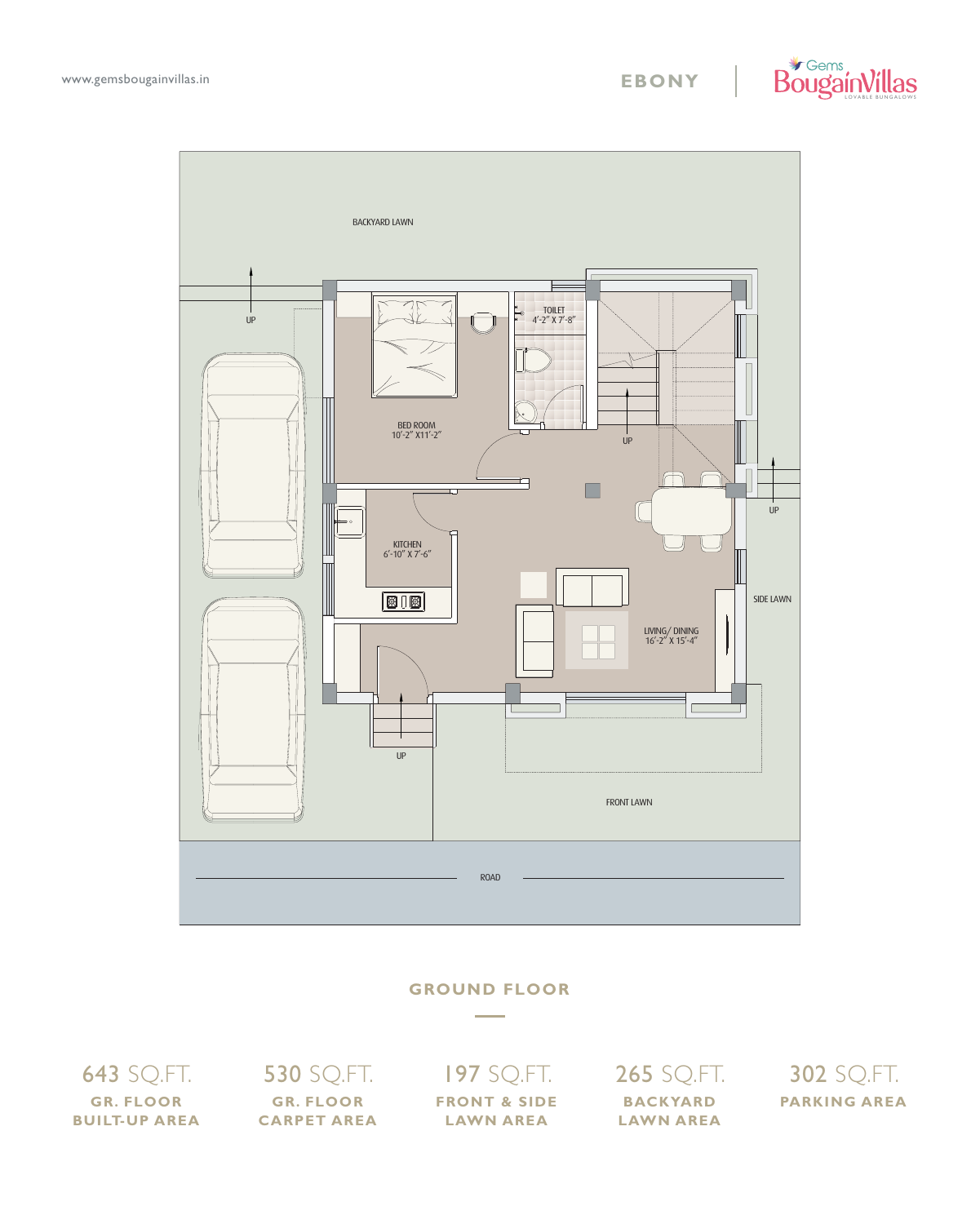



#### **FIRST FLOOR**

661 SQ.FT. **1ST. FLOOR BUILT-UP AREA** 533 SQ.FT. **1ST. FLOOR CARPET AREA** 52 SQ.FT. **BALCONY AREA**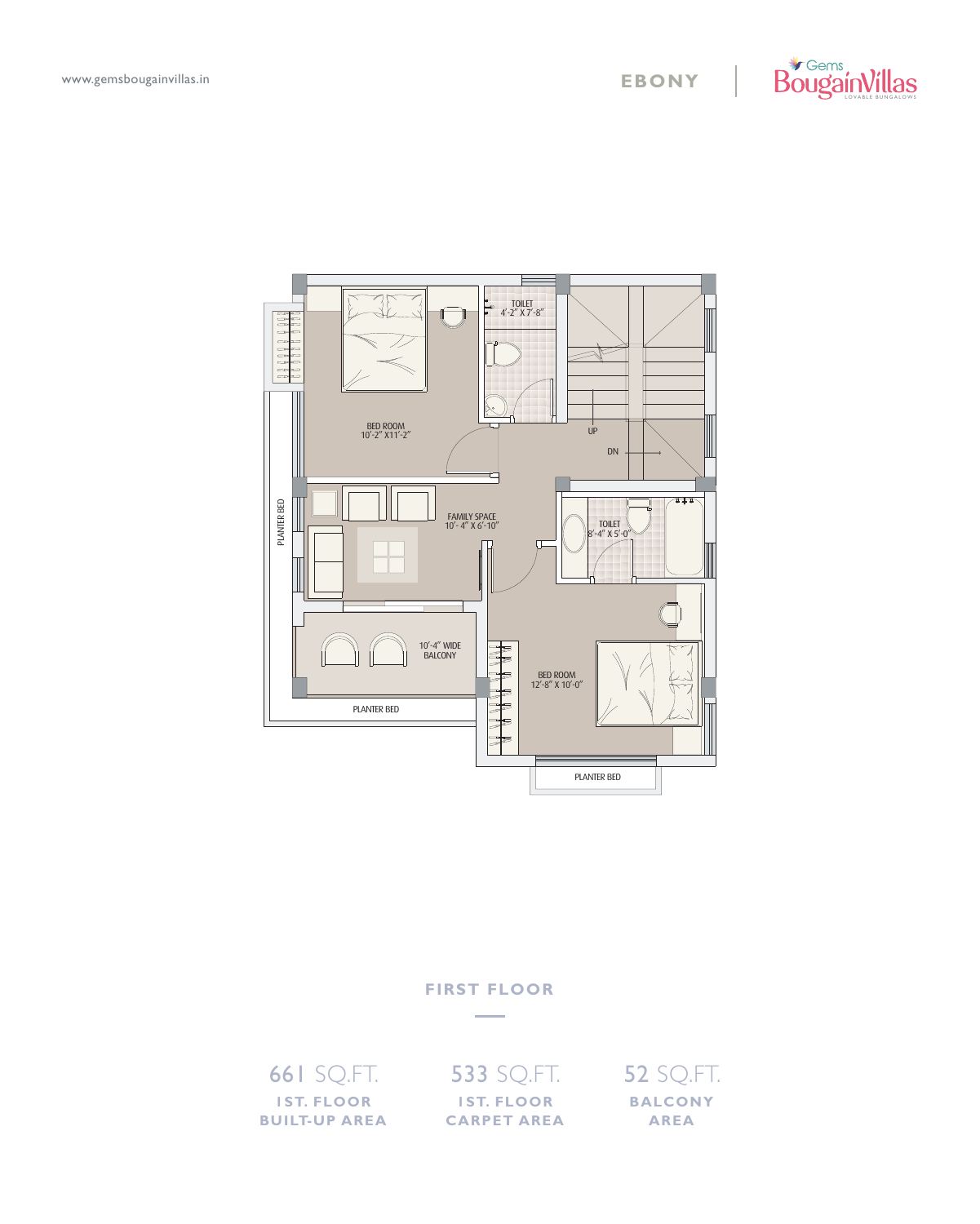





# 114 SQ.FT. **STAIR-HEAD &**

**ATTIC ROOM BUILT-UP AREA**

## 88 SQ.FT.

**STAIR-HEAD & ATTIC ROOM CARPET AREA**

### 237 SQ.FT. **PRIVATE TERRACE**

**AREA**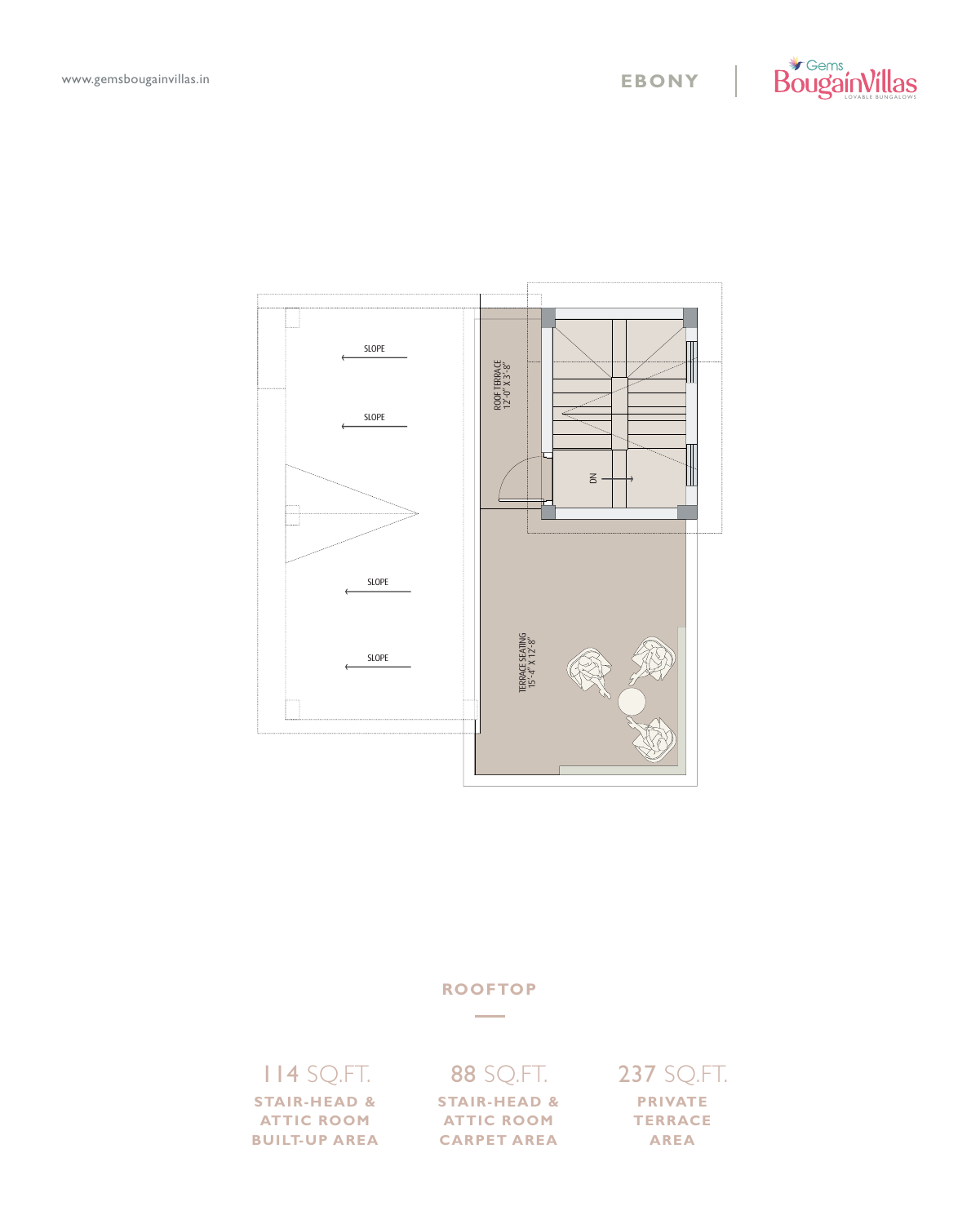www.gemsbougainvillas.in

# **EBONY | BougainVillas**



**FIRST FLOOR**

**ROOFTOP**